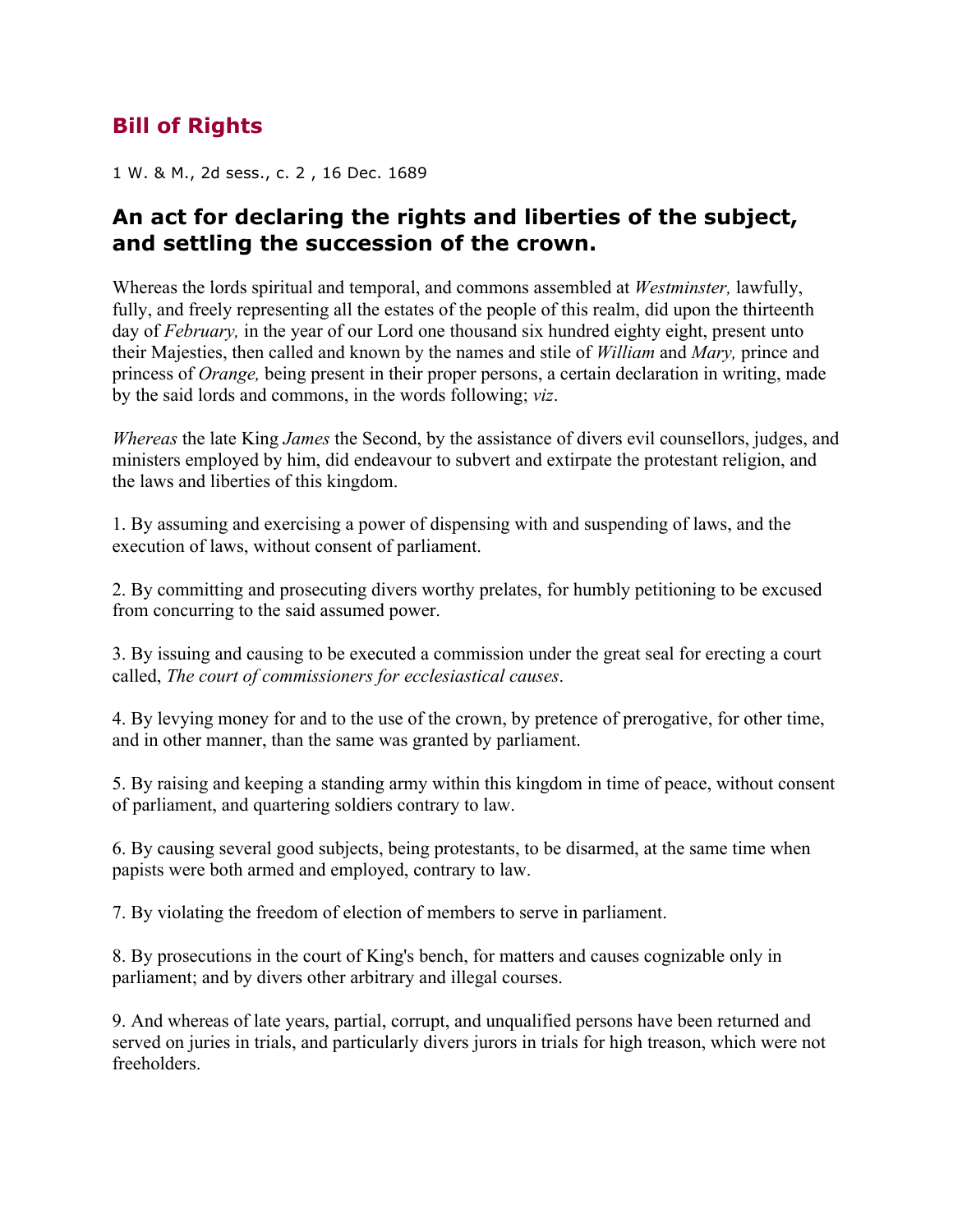10. And excessive bail hath been required of persons committed in criminal cases, to elude the benefit of the laws made for the liberty of the subjects.

11. And excessive fines have been imposed; and illegal and cruel punishments inflicted.

12. And several grants and promises made of fines and forfeitures, before any conviction or judgment against the persons, upon whom the same same were to be levied.

All which are utterly and directly contrary to the known laws and statutes, and freedom of this realm.

And whereas the said'late King *James* the Second having abdicated the government, and the throne being thereby vacant, his highness the prince of *Orange* (whom it hath pleased Almighty God to make the glorious instrument of delivering this kingdom from popery and arbitrary power) did (by the advice of the lords spiritual and temporal, and divers principal persons of the commons) cause letters to be written to the lords spiritual and temporal, being protestants; and other letters to the several counties, cities, universities, boroughs, and cinque-ports, for the choosing of such persons to represent them, as were of right to be sent to parliament, to meet and sit at *Westminster* upon the two and twentieth day of *January,* in this year one thousand six hundred eighty and eight, in order to such an establishment, as that their religion, laws, and liberties might not again be in danger of being subverted: upon which letters, elections have been accordingly made,

And thereupon the said lords spiritual and temporal, and commons, pursuant to their respective letters and elections, being now assembled in a full and free representative of this nation, taking into their most serious consideration the best means for attaining the ends aforesaid; do in the first place (as their ancestors in like case have usually done) for the vindicating and asserting their ancient rights and liberties, declare;

1. That the pretended power of suspending of laws, or the execution of laws, by regal authority, without consent of parliament, is illegal.

2. That the pretended power of dispensing with laws, or the execution of laws, by regal authority, as it hath been assumed and exercised of late, is illegal.

3. That the commission for erecting the late court of commissioners for ecclesiastical causes, and other commissions and courts of like nature are illegal and pernicious.

4. That levying money for or to the use of the crown, by pretence of prerogative, without grant of parliament, for longer time, or in other manner than the same is or shall be granted, is illegal.

5. That it is the right of the subjects to petition the King, and all committments and prosecutions for such petitioning are illegal.

6. That the raising or keeping a standing army within the kingdom in time of peace, unless it be with consent of parliament, is against law.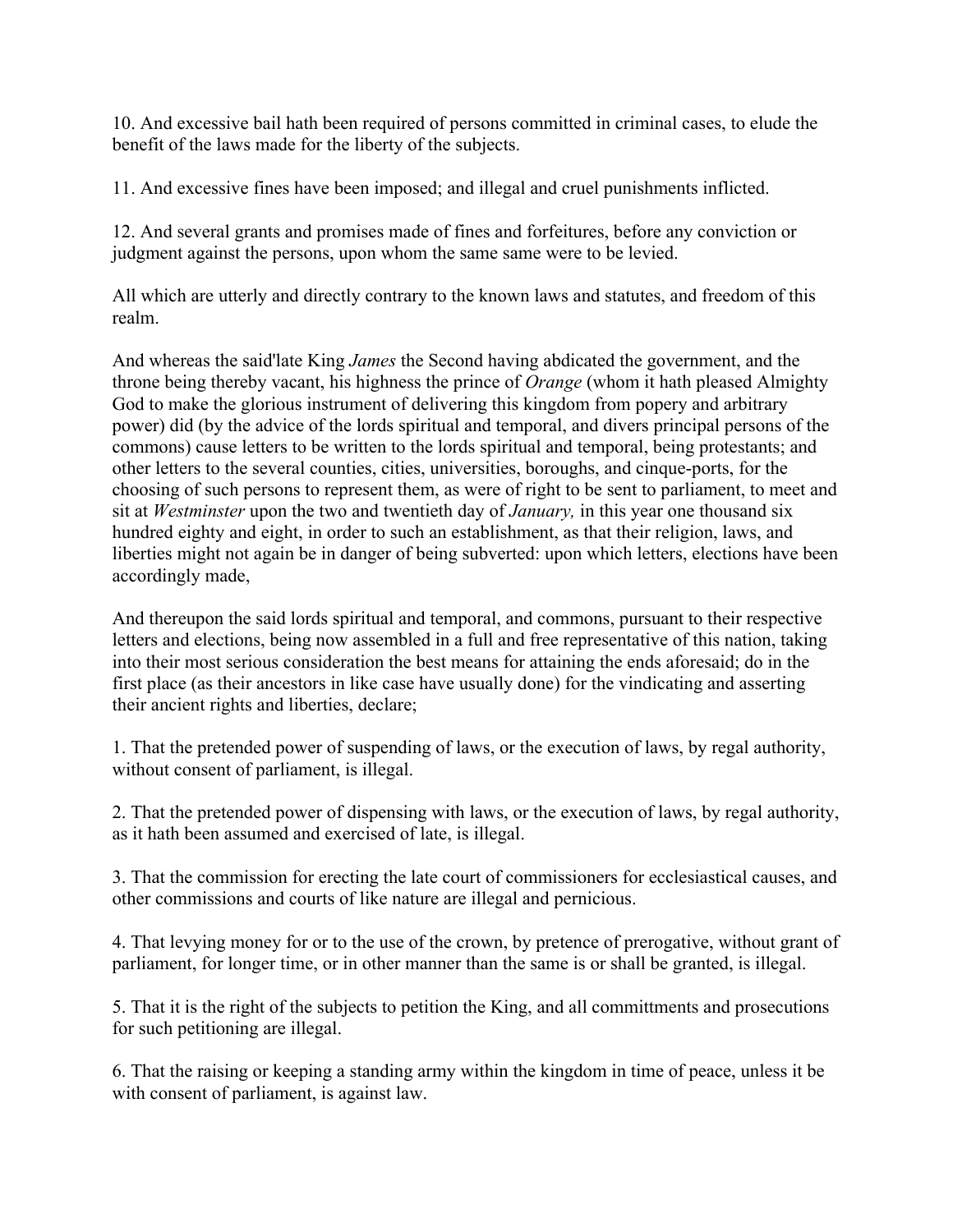7. That the subjects which are protestants, may have arms for their defence suitable to their conditions, and as allowed by law.

8. That election of members of parliament ought to be free.

9. That the freedom of speech, and debates or proceedings [Volume 1, Page 434] in parliament, ought not to be impeached or questioned in any court or place out of parliament.

10. That excessive bail ought not to be required, nor excessive fines imposed; nor cruel and unusual punishments inflicted.

11. That jurors ought to be duly impanelled and returned, and jurors which pass upon men in trials for high treason ought to be freeholders.

12. That all grants and promises of fines and forfeitures of particular persons before conviction, are illegal and void.

13. And that for redress of all grievances, and for the amending, strengthening, and preserving of the laws, parliaments ought to be held frequently.

And they do claim, demand, and insist upon all and singular the premisses, as their undoubted rights and liberties; and that no declarations, judgments, doings or proceedings, to the prejudice of the people in any of the said premisses, ought in any wise to be drawn hereafter into consequence or example.

To which demand of their rights they are particularly encouraged by the declaration of his highness the prince of *Orange,* as being the only means for obtaining a full redress and remedy therein.

Having therefore an entire confidence, That his said highness the prince of *Orange* will perfect the deliverance so far advanced by him, and will still preserve them from the violation of their rights, which they have here asserted, and from all other attempts upon their religion, rights, and liberties.

II. The said lords spiritual and temporal, and commons, assembled at *Westminster,* do resolve, that *William* and *Mary* prince and princess of *Orange* be, and be declared, King and Queen of *England, France* and *Ireland,* and the dominions thereunto belonging, to hold the crown and royal dignity of the said kingdoms and dominions to them the said prince and princess during their lives, and the life of the survivor of them; and that the sole and full exercise of the regal power be only in, and executed by the said prince of *Orange,* in the names of the said prince and princess, during their joint lives; and after their deceases, the said crown and royal dignity of the said kingdoms and dominions to be to the heirs of the body of the said princess; and for default of such issue to the princess *Anne* of *Denmark,* and the heirs of her body; and for default of such issue to the heirs of the body of the said prince of *Orange*. And the lords spiritual and temporal, and commons, do pray the said prince and princess to accept the same accordingly.